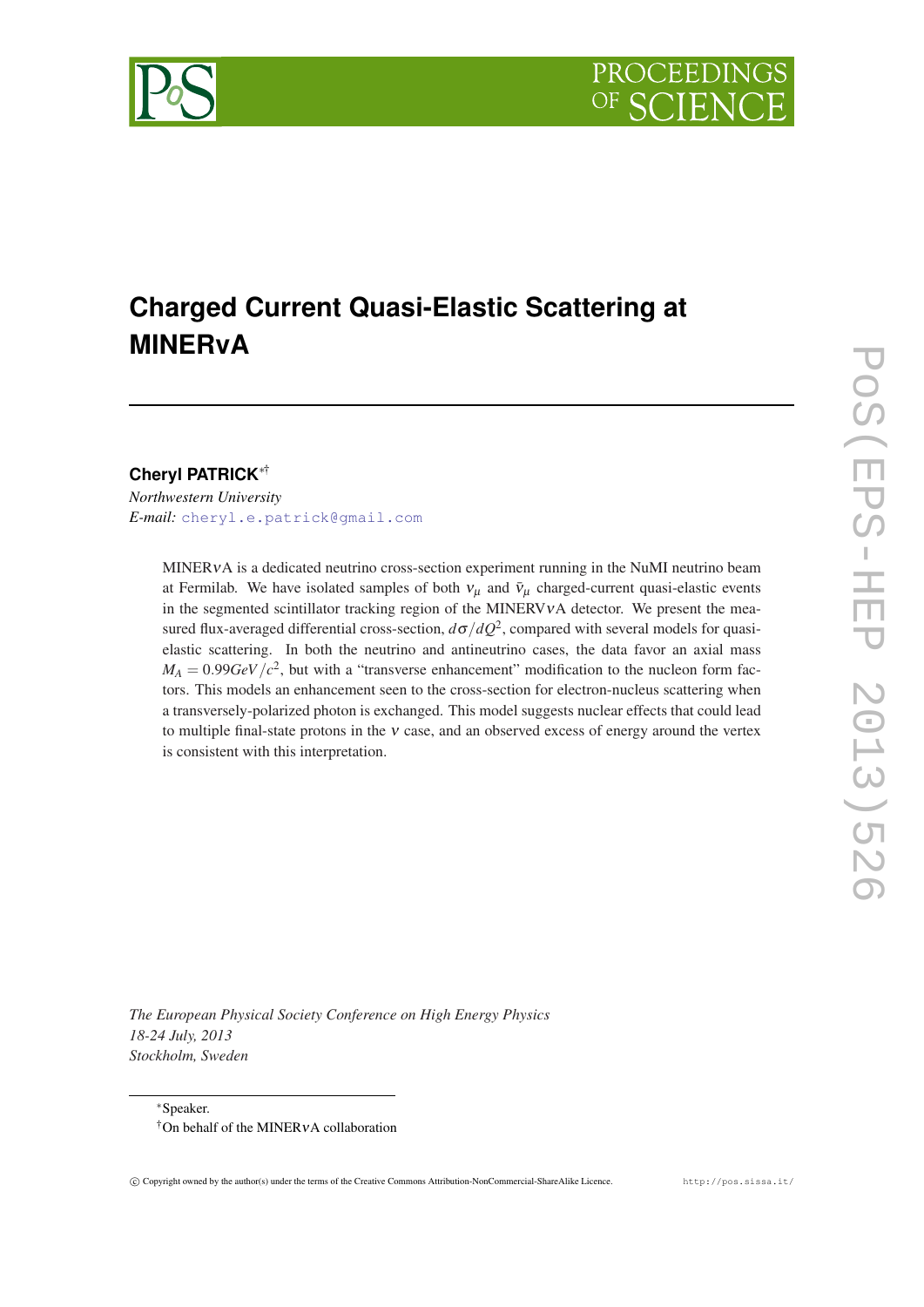# 1. Introduction

Two major goals of the MINERνA experiment are to make high-precision quasi-elastic cross section measurements, and to identify how these are affected by the nuclear environment. In the long term, we will examine neutrino scattering cross sections on various nuclei; in this study, we look at quasi-elastic scattering from plastic scintillator, and compare our results with various nuclear models.

### 2. Quasi-elastic scattering

Quasi-elastic scattering of a neutrino (antineutrino) from a free nucleon is shown in Figure 1.



The quasi-elastic channel dominates at around 1GeV [\[3\]](#page-5-0), and is thus a key signal channel for oscillation experiments, many of which operate in this energy range. It is particularly valuable because of its relatively simple kinematics; for a free nucleon, the neutrino energy  $E_V^{QE}$  and four-momentum transfer  $Q_{QE}^2$ can be reconstructed solely from the muon kinematics:

$$
E_{\nu}^{QE} = \frac{m_n^2 - (m_p - E_b)^2 - m_\mu^2 + 2(m_p - E_b)E_\mu}{2(m_p - E_b - E_\mu + p_\mu \cos \theta_\mu)}
$$
(2.1)

$$
Q_{QE}^2 = 2E_v^{QE}(E_\mu - p_\mu \cos \theta_\mu) - m_\mu^2
$$
 (2.2)

where  $p_{\mu}$  and  $\theta_{mu}$  represent the muon's momentum and angle (from the incoming neutrino) and  $m_p$ ,  $m_n$ , and  $m_\mu$  are proton, neutron and muon masses.  $E_b$  represents a binding energy, used to generalize the quasi-elastic approximation to a nucleon contained within a nucleus.

The cross-section for quasi-elastic scattering off of a free nucleon is given by the Llewellyn Smith formalism [\[4\]](#page-5-0) . The vector form factors involved have been well-measured by electron scattering experiments [[5](#page-5-0)]. The axial form factor is typically modeled as a dipole, and has been measured with neutrino-deuterium scattering experiments, yielding an axial mass (*MA*) of 0.99  $GeV/c^2$ . [\[6\]](#page-5-0)[[7](#page-5-0)]. However, this distribution is modified when a nucleon is in a heavier nucleus.

#### 3. Nuclear effects

Various models attempt to describe the effects of the nuclear environment on a nucleon. MINERVA's Monte Carlo generator, GENIE [[9](#page-5-0)], uses a popular model of the nucleus as a relativistic Fermi gas (RFG), in which quasi-free nucleons move within a potential generated by the rest of the nucleus [[8](#page-5-0)]. Additionally, final-state interactions are simulated using INTRANUKE. However, results from MiniBooNE [\[10](#page-5-0)][[11](#page-5-0)] show deviations from this model, if the *M<sup>A</sup>* value of  $0.99GeV/c<sup>2</sup>$  (from deuterium scattering) is used, hinting at more complex nuclear effects.

Electron scattering measurements at Jefferson Lab [[12\]](#page-5-0) have seen evidence of an enhancement to the electron-nucleus elastic scattering cross section when the exchanged photon is transversely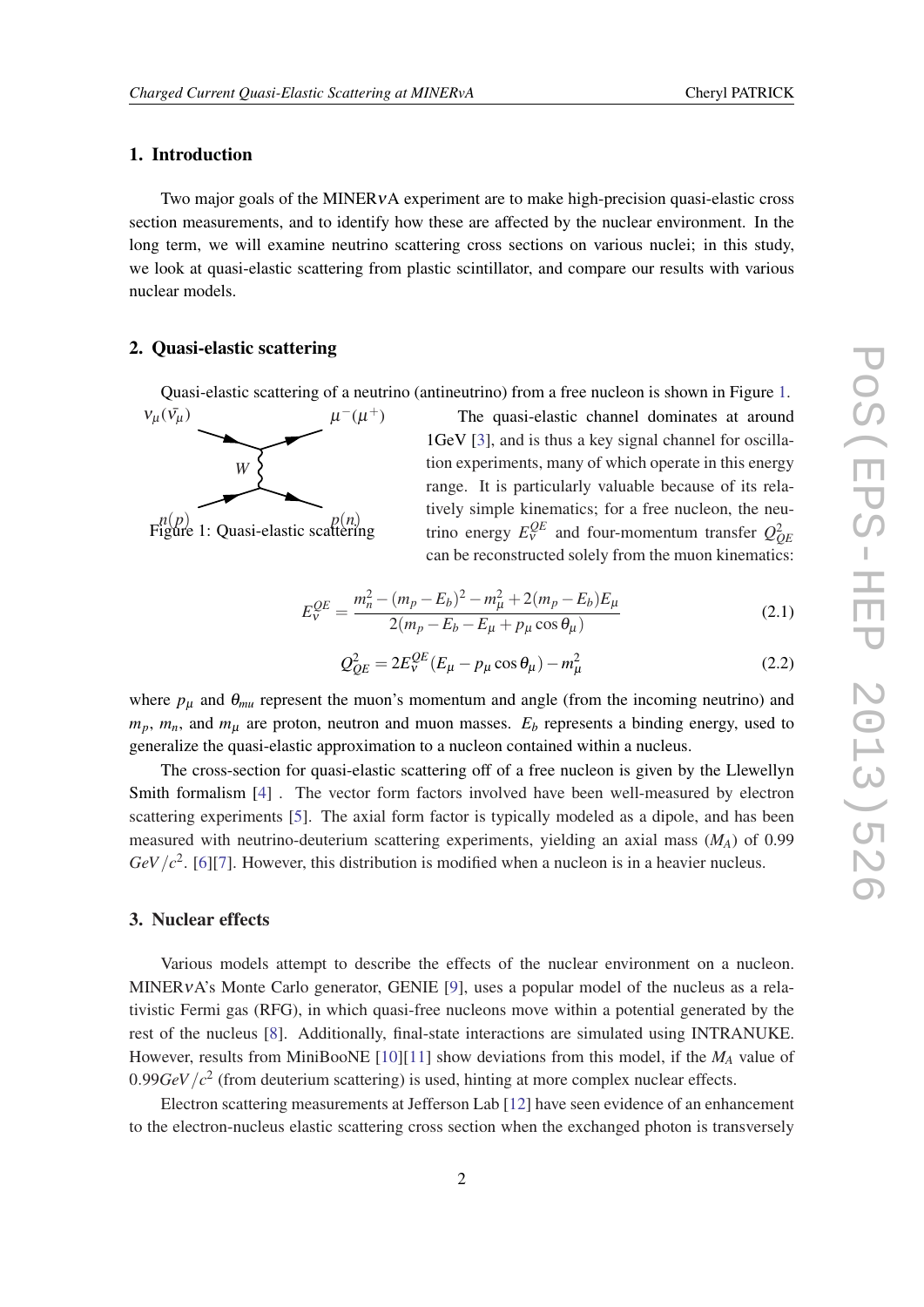polarized (the RFG model predicts no difference between longitudinal and transverse cross sections) (2). This effect can be parameterized as an enhancement to the magnetic form factors for the bound nucleons [\[15](#page-5-0)].



Figure 2: Transverse (red) and longitudinal (green) electron scattering cross-section vs. a scaling variable

It is believed that effects like this could be caused by correlations between initial-state nucleons. If initial nucleons do indeed form pairs, it could affect neutrino-nucleus cross section measurements, with the possible ejection of extra "partner" nucleons from the nucleus. Additionally, individual nucleons may have initial momenta above the Fermi momentum used in the relativistic Fermi gas approximation. These effects may mean that it is no longer valid to use the quasi-elastic approximation to reconstruct incoming neutrino energy.

# 4. The MINERνA detector

The MINERVA detector [\[14](#page-5-0)] sits in Fermilab's NuMI muon-neutrino beam. When collecting data for this study, the beam provided neutrinos with a mean energy around 3.5 GeV. The detector consists of 120 hexagonal modules stacked along the beam direction, surrounded by an electromagnetic calorimeter and a hadronic calorimeter. The detector comprises several nuclear targets, including water, liquid helium, iron, lead and carbon; however, this study looks at interactions in the central fully-active tracking region. This part of the detector consists of planes of interlocking triangular plastic scintillator strips oriented in three directions to create a three-dimensional track map. The MINOS near detector downstream of MINER<sub>v</sub>A acts as a muon spectrometer, providing momentum and charge measurements.

#### 5. Quasi-elastic event selection

MINERVA has recently published two papers showing measurements of neutrino [\[2\]](#page-5-0) and antineutrino [\[1\]](#page-5-0) quasi-elastic scattering on the scintillator target at energies between 1.5 and 10 GeV.

In order to isolate quasi-elastic events, we require a minimum-ionizing track that traverses the MINERνA detector and enters the MINOS detector downstream, where its charge is measured and must be confirmed to correspond to a  $\mu^-$  for the neutrino case, or a  $\mu^+$  for the antineutrino. The muon track is reconstructed back to an event vertex, which must be within MINERνA's fiducial volume, that is, within the central 110 planes of the tracking region, and at least 22cm from all edges of the planes. Although it is expected that a neutrino-mode interaction would produce a proton in the final state, we do not require a second track. However, we impose a limit on the number of isolated energy showers, allowing a maximum of two for neutrino mode (one of these may represent a final-state proton) and one for antineutrino mode.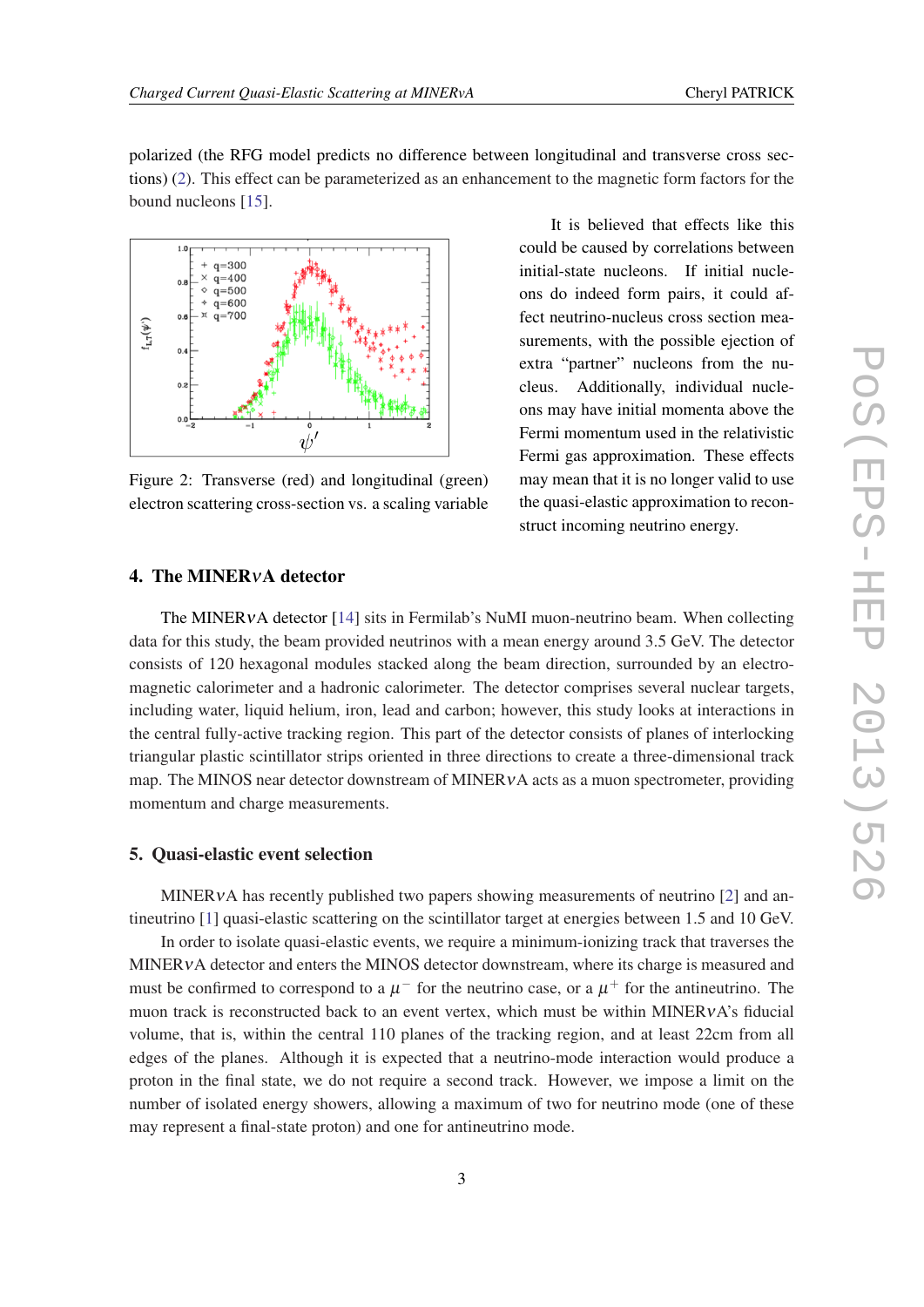Additionally, we reduce inelastic backgrounds by imposing a  $Q^2$ -dependent cut on the recoil energy. By this, we mean the sum of the calorimetric energy in a region comprising the tracker and electromagnetic calorimeter, and excluding a sphere or radius  $30$ g/cm<sup>2</sup> (v) or  $10$ g/cm<sup>2</sup> ( $\bar{v}$ ) around the vertex. This vertex region is large enough to contain protons up to an energy of 225 MeV  $(v)$ or 120 MeV( $\bar{v}$ ), and is excluded from the recoil cut as this region is sensitive to low energy protons which could be emitted in quasi-elastic scattering due to initial-state nucleon correlations.



Figure 3: Quasi-elastic event candidates in data and simulation, before background subtraction

Figure 3 shows the signal and background fractions after these cuts. In neutrino mode, we achieve 47% efficiency and 49% purity for 29,620 events, while in antineutrino mode, we have 16,467 events, with an efficiency of 54% and a purity of 77%.

For each  $Q_{QE}^2$  bin, the background is estimated from data by taking a fit of the relative normalization of the signal and background recoil energy distributions. Once the backgrounds have been subtracted, the data is unfolded using four iterations of a Bayesian method.

Our principal source of systematic uncertainty, particularly at  $Q^2$ <1GeV, is due to uncertainty in our flux measurements (systematics are described in [[2](#page-5-0)] and [[1](#page-5-0)]). By area normalizing our simulations to data, we can almost eliminate the flux contribution, thus significantly reducing our overall uncertainty, such that it is dominated by statistics. The results shown will thus be in the form of area-normalized ratios to our Monte Carlo.

#### 6. Results and interpretation

Figure [4](#page-4-0) compares our data both to GENIE and to a selected models and *M<sup>A</sup>* values from the NuWro event generator [[16\]](#page-5-0). It can be seen that our data disfavor the relativistic Fermi gas model with  $M_A = 0.99$  as measured in deuterium scattering. While an increase in  $M_A$  to 1.35 GeV/c<sup>2</sup> (as suggested by MiniBooNE) seems a fair fit at low  $Q^2$  in antineutrino mode, the data diverges sharply from this model at higher *Q* <sup>2</sup> values. An addition of spectral functions to the energy-momentum relationship of the target nucleon does little to alter the RFG distribution, and does not explain our data. However, in both the neutrino and antineutrino case, our results are consistent with an *M<sup>A</sup>* of 0.99 GeV/c<sup>2</sup> with the transverse enhancement model (TEM) modification to the magnetic form factors as described in [\[15](#page-5-0)]. This transverse enhancement is thought to be due to multi-nucleon correlations in the initial-state nucleus.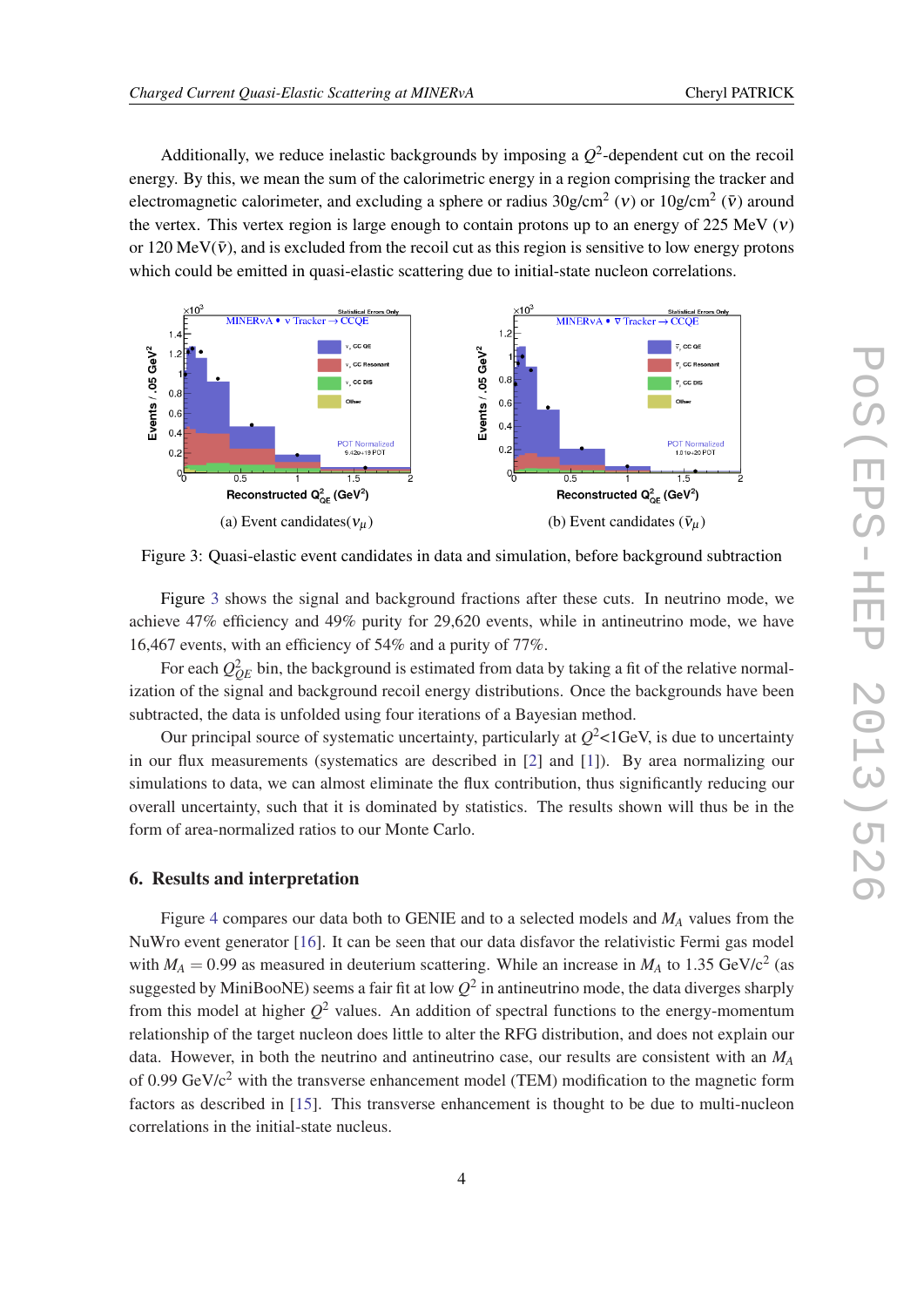<span id="page-4-0"></span>

Figure 4: Comparison of cross-section results to various models



Figure 5: Vertex energy predictions, before and after the addition of extra protons

To seek evidence of multinucleon processes, we compared the energy distribution within the vertex region to simulations of additional low-energy charged particles. While no evidence of extra particles was found in antineutrino mode, the neutrino mode data favored adding an extra proton of kinetic energy below 225 MeV in  $25 \pm 1$ (stat)  $\pm 9$ (syst)% of cases. This could be explained by processes involving initial-state proton-neutron pairs, which could lead to interactions

such as  $v_{\mu}(np) \to \mu^- pp$  and  $\bar{v}_{\mu}(np) \to \mu^+ nn$ . MINERvA is not very sensitive to low-energy neutrons, explaining the lack of evidence of additional particles in antineutrino mode.

# 7. Conclusions

MINERVA's first published cross-sections for quasi-elastic scattering on scintillator suggest that the Relativistic Fermi Gas model provides an incomplete description of nuclear processes. Our results may be explained by multi-nucleon processes, and initial studies hint at proton-neutron pairing within the nucleus. Further analyses will expand on this study by analyzing the proton track in neutrino-mode processes, and by comparing the quasi-elastic for scintillator with those in other nuclear targets, as well as looking at other processes such as inelastic scattering and pion production.